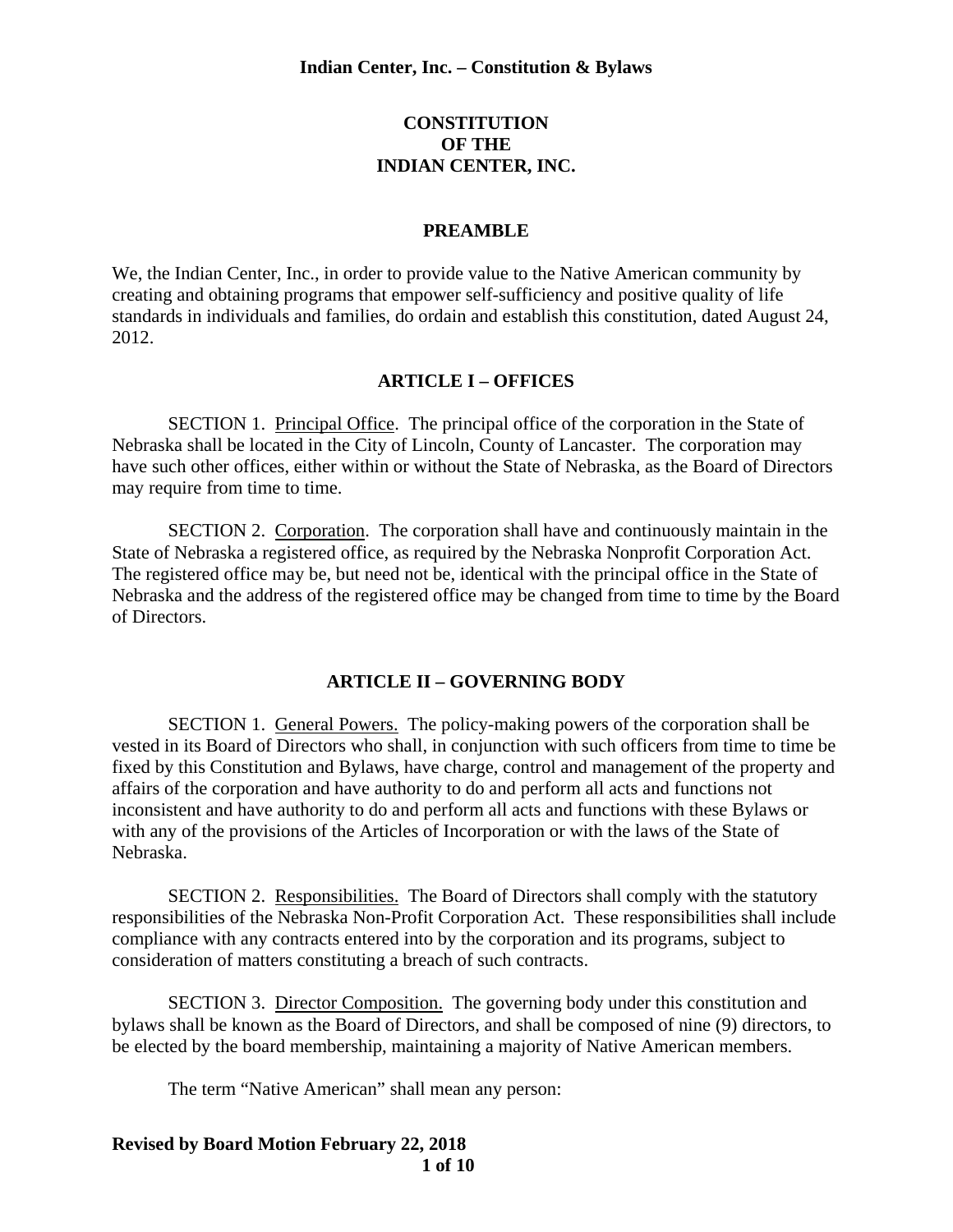- (a) Who is an enrolled member of an Indian tribe that is federally recognized under the Federally Recognized Tribal List Act pursuant to the most recent Federal Register; or
- (b) Who is a registered member of any tribe of Indians recognized as having a trust relationship with the United State Government; or
- (c) Who is a registered member of any tribe of Indians which has as of this date been granted recognition by any of the States of the United States; or
- (d) Who is a child or grandchild of any person who, himself or herself, would have been eligible for board membership in the corporation under the criteria set out in (a), (b), or (c) above and who is recognized by the members of the corporation as a member of the community, provided that no person shall be admitted under section (d) who cannot demonstrate that his or her ancestor is/was one quarter or more Native American Indian blood.

SECTION 4. Officers. The officers of the board of directors shall be the chairperson, the vice-chairperson, the secretary and the treasurer, who shall be selected by the board of directors from its own membership at the next scheduled board meeting after the election of board members. The officers shall serve one-year terms, or until the next regular election.

SECTION 5. Subordinate Officers. The board of directors shall have the authority to appoint subordinate officers and committees.

# **ARTICLE III– ELECTION of Members of the Board of Directors**

SECTION 1. Qualified candidate. Qualified candidates shall be 21 years of age and over, and who reside in an area served by the Indian Center or its progams..

SECTION 2. Candidate Restrictions. No persons convicted of a felony for any offense causing loss to the Indian Center, Inc., or who has served any time in prison as a result of any felony conviction without regard to the nature of the offense shall be eligible to hold any elected office for a period of five (5) years from the date of conviction or the date of release from prison, whichever occurs last.

SECTION 3. Elections. Elections shall be held during the Annual Meeting of the Board of Directors.

SECTION 4. Nominations. Any individual may nominate an individual for the Board of Directors. Nominees are required to meet the candidacy criteria. Nominations must be sent to the Board of Directors via the Indian Center, Inc. Executive Director and be received during the nomination period.

SECTION 5. Nomination Timeline. The nomination timeline shall be as follows:

(a) The nomination period shall being thirty (30) days prior to the set election date and close fifteen (15) days prior to the set election date.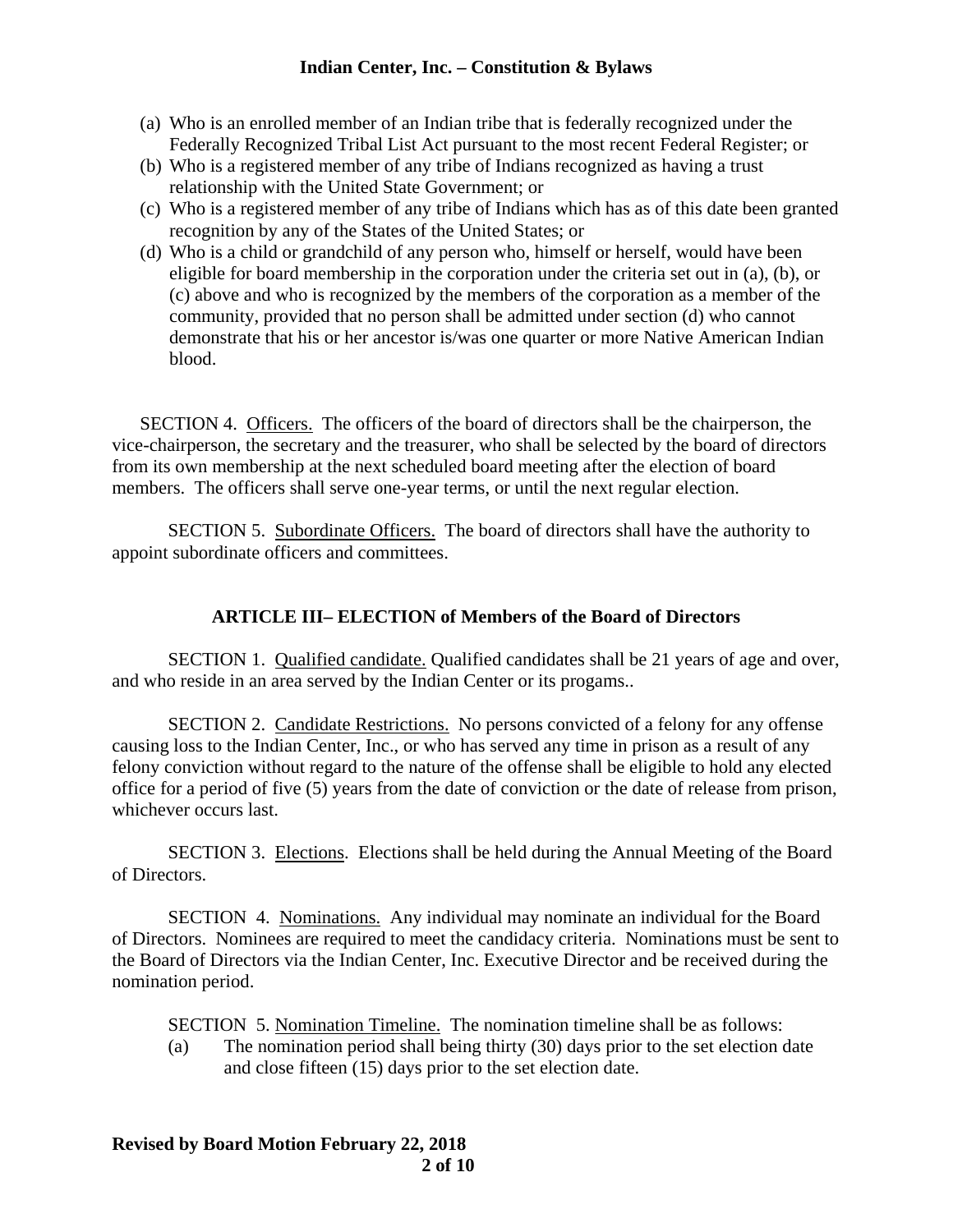- (b) Nominees must formally accept such nomination at least ten (10) days prior to the set election date. Nominations not formally accepted by the deadline will be considered withdrawn. Each nominee will submit an acceptance letter which will include the following:
	- (i) A short biography and a statement describing the nominee's interest in and qualifications for serving on the Indian Center, Inc. Board of Directors;
	- (ii) Proof of Age and Residency within areas served by Indian Center programs;
	- (iii) Possess a high school diploma or elder's experience;
	- (iv) Each candidate must be able to pass a background check.

SECTION 6. Ineligibility Rulings. The Board of Directors will keep a record and explanation of each ineligibility ruling.

SECTION 7. Announcement of Election Results. The Board of Directors shall announce the election results at the close of the annual meeting of the Board of Directors on the set election date. Such results shall also be officially posted at the corporation immediately following the election and remain posted for thirty (30) days.

# **ARTICLE IV – SUSPENSION AND REMOVAL**

SECTION 1. Suspension and Expulsion. If a Director is suspected of violating the code of ethics s/he will be given a hearing allowing due process during an executive session of the Board of Directors.

If a Director is found to be guilty of violating the code of ethics by a 2/3 majority vote said Director can be suspended for up to thirty (30) days or expelled from the Board of Directors. Such expulsion shall be final.

SECTION 2. Code of Ethics for All Elected or Selected Officials. Gross neglect and improper conduct of Article III, suspension, removal and vacancies from office should be interpreted by the board of directors in accordance with these definitions.

- (a) Gross neglect As evidenced through any or all of the following:
	- (i) Gross incompetence Unable or unwilling to perform duties of office.
		- (ii) Abandonment of office More than three (3) unexcused absences from regular or special meeting per year.
- (b) Improper conduct Determined by the board of directors.
	- (i) Converting Indian Center, Inc. property or monies without authorization through omission or misrepresentation of facts.
	- (ii) Acceptance of employment at the Indian Center, Inc. or its subsidiaries without previous resignation.
	- (iii) Misuse of office Unauthorized personal use of Indian Center, Inc. equipment, manpower or materials.
	- (iv) Public conduct so as to question the integrity of the Indian Center, Inc.
	- (v) Violation of any section of the Constitution and Bylaws.
- (c) Improper conduct Convictions by legal courts
	- (i) Conviction of a felony.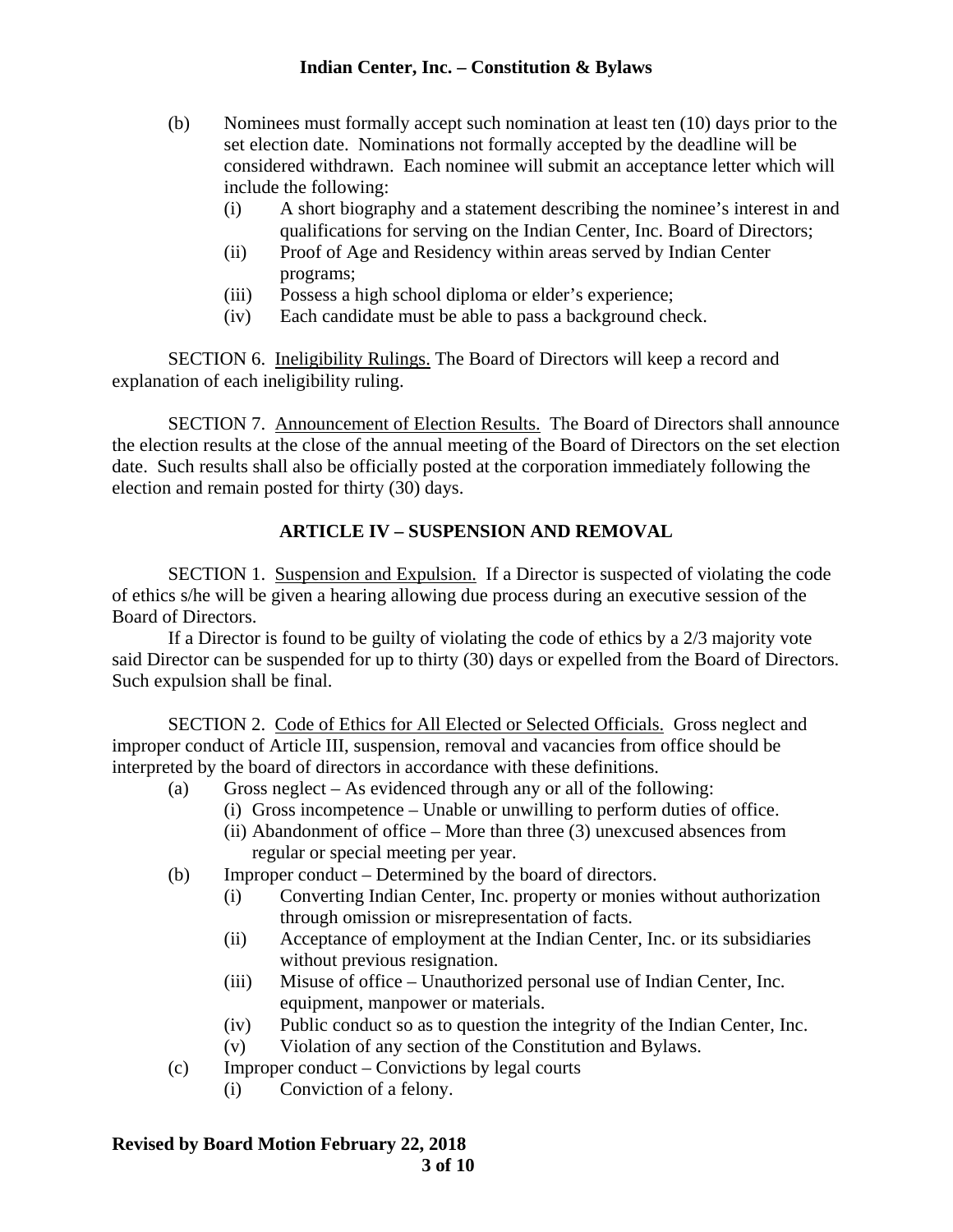(ii) Three misdemeanor convictions within a twelve (12) month period.

# **ARTICLE V – AMENDMENTS**

SECTION 1. Amendment. This Constitution may be amended by a 2/3 majority vote of the Board of Directors at a special meeting called for that purpose by the Chairperson of the Board or Directors.

SECTION 2. Notice. At least ten (10) days written notice must be given of intention to alter, amend, repeal, or adopt a new Constitution, subject to approval at the next regular or special meeting of the Board of Directors. Such notice shall contain the text of the proposed amendment.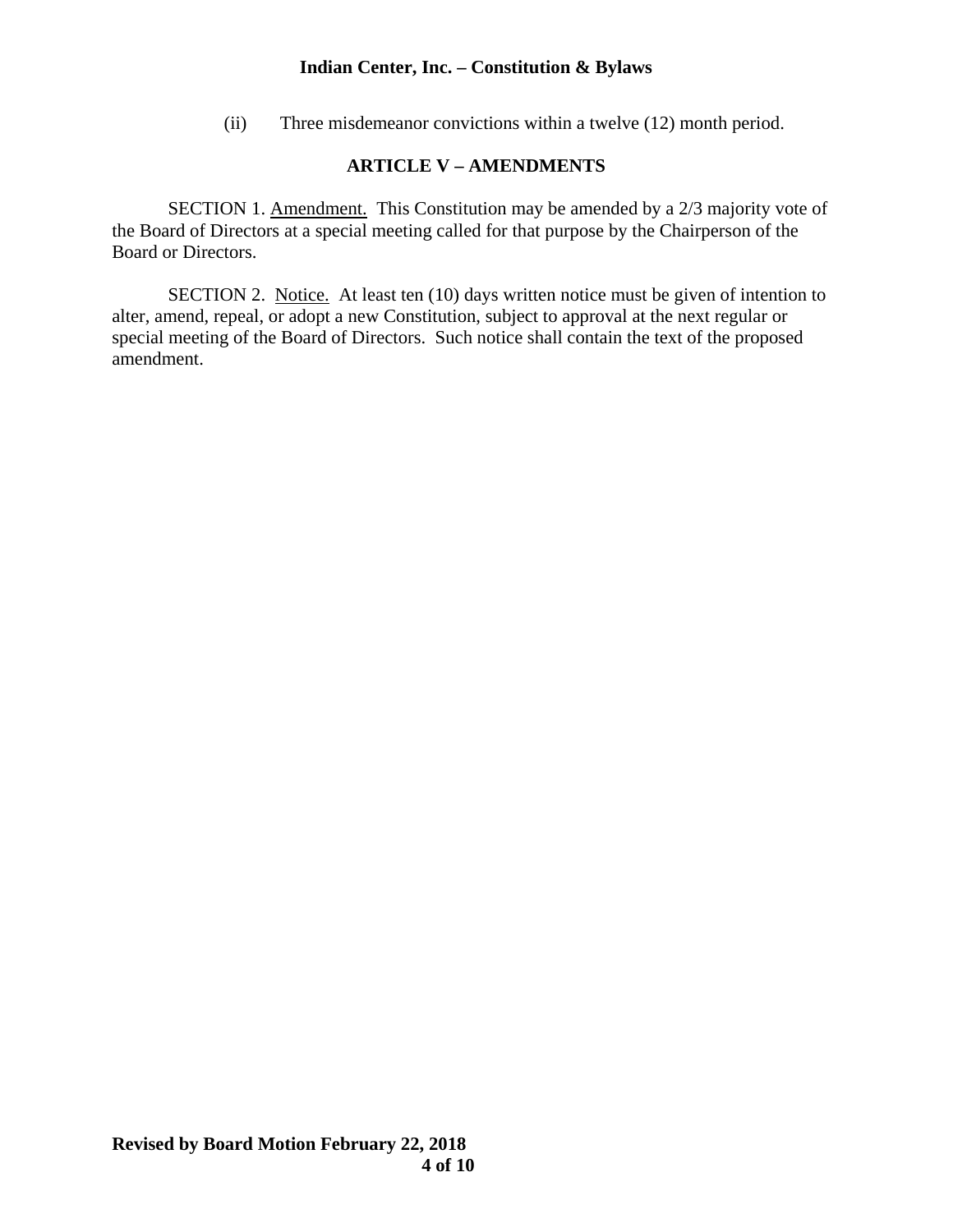# **BYLAWS OF THE INDIAN CENTER, INC.**

## **ARTICLE I – DUTIES OF DIRECTORS**

SECTION 1. Officer Duties. The duties of the officers of the board of directors shall be as follows:

- (a) The Chairperson of the board of directors shall preside at all meetings of the board. S/he shall also be the presiding officer at any public assembly meeting which may be duly called in accordance with the Bylaws. S/he shall, at all times, have general supervision of the affairs of the board of directors
- (b) The Vice-Chairperson shall preside at all meetings of the board of directors in the absence of the chairperson and shall act in all matters pertaining to the office of the chairperson.
- (c) The Secretary shall keep an accurate record of all proceedings of the Board of Directors and furnish copies thereof to the Executive Director and the board of directors. S/he shall be responsible for the prompt and efficient handling of all correspondence pertaining to the business of the board of directors. All official records of the Board of Directors shall be open to inspection during regular business hours.
- (d) The Treasurer shall oversee all and securities of the Corporation. The Treasurer shall be responsible for the accuracy and integrity of the financial reports and such other duties as from time to time may be assigned to him/her by the Chair or by the Board of Directors.

SECTION 2. Subordinate Officers and Committees. The subordinate officers and committees of the board of directors shall perform such duties as the board of directors shall, by resolution from time to time provide.

SECTION 3. Compensation. The Board of Directors shall not receive salaries for their services.

# **ARTICLE II– MEETINGS OF THE BOARD OF DIRECTORS**

SECTION 1. Public Meetings. Board of directors meetings shall be open to the public with the exception of all executive sessions.

SECTION 2. Regular Meetings. Regular meetings shall be held the third Wednesday of every other month beginning July 2009.

SECTION 3. Annual Meetings. An annual meeting will be held during the month of September. The Board shall establish the time and place for meetings during the balance of the calendar year at the annual meeting, and shall also establish the time and place of the next annual meeting.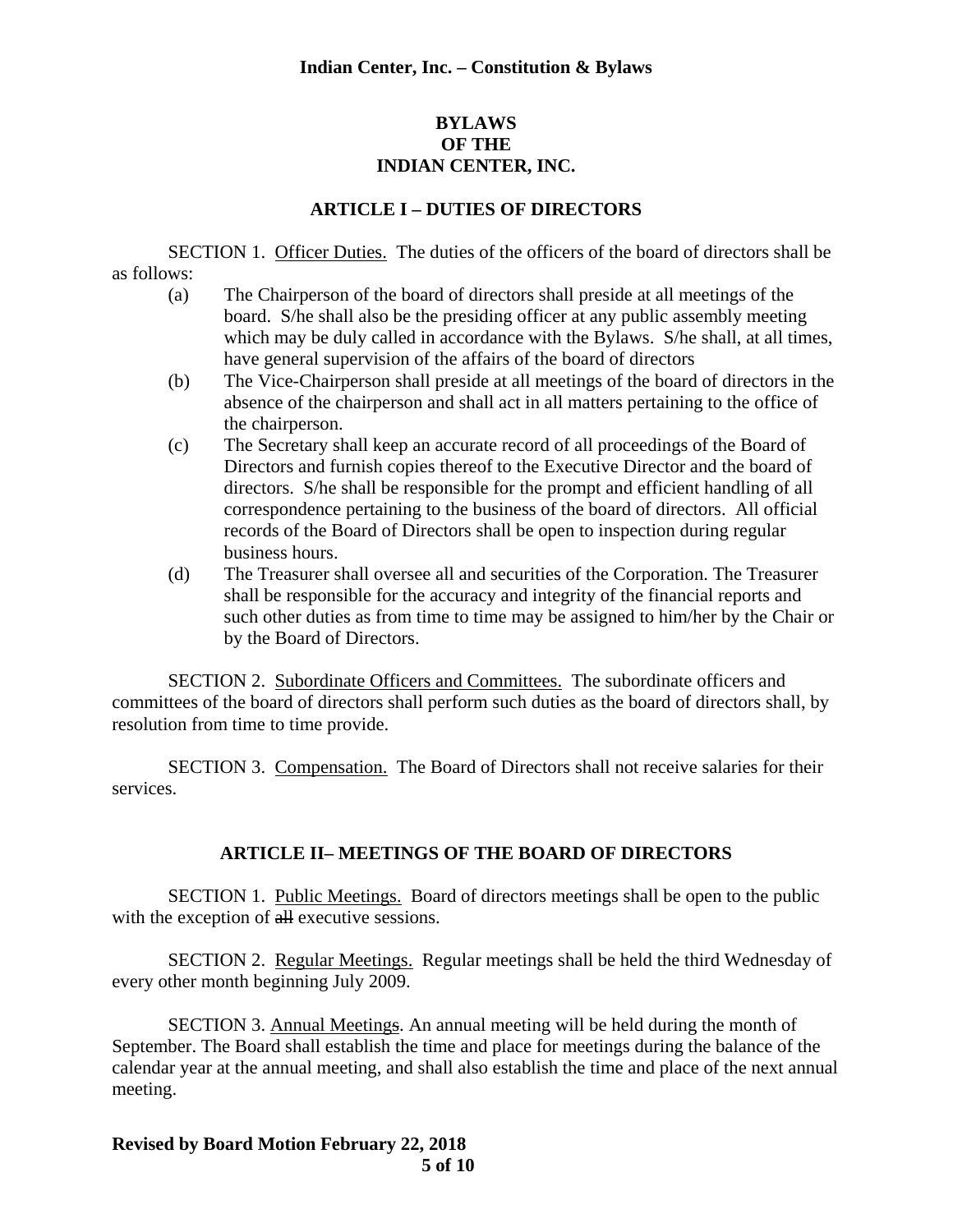SECTION 4. Special Annual Meetings. Special Meetings of the Board of Directors may be called by the Chairperson, or in his/her absence, by the Vice Chairperson, and must be called by him/her upon written request of five (5) Directors.

SECTION 5. Notice. Notice of all regular and special meetings shall be mailed and/or delivered to each Director at least two (2) days prior to the meeting. The notice shall specify the time, date and location of the meeting and the items of business to be discussed. Attendance of a Director at either a regular or special meeting shall constitute a waiver of notice of such a meeting, except where a Director attends a meeting for the express purpose of objecting to the transaction of any business because the meeting is not lawfully called or convened.

SECTION 6. Actions Without a Meeting. Any authorized action required by the Board of Directors or its committees may be taken without a meeting, if so delegated by the Board of Directors.

SECTION 7. Quorum. A quorum for all meetings shall consist of fifty (50) percent of the active directors. In no event shall a quorum consist of less than one-third  $(1/3)$  of the number of Directors of the corporation.

SECTION 8. Active Director Defined. The term "Active Director" shall mean any director:

(a) Not excused from attendance at Board meetings based on an authorized leave from their position as Director of the corporation.

#### **ARTICLE III – VACANCIES**

SECTION 1. Vacancies. Any vacancy occurring in the Board of Directors shall be filled by the Board of Directors. A Director appointed to fill a vacancy shall serve for the unexpired term of his predecessor in office

SECTION 2. Officer Vacancies. In the event of any vacancy in the position of a board officer, the board of directors shall appoint one of its members to perform the duties of the officer until the annual term ends.

#### **ARTICLE IV – RESPONSIBILITIES**

SECTION 1. Terms. Elected Board members shall serve a term of three (3) years, to a maximum of two terms or six (6) years.

SECTION 2. Residency. Directors shall maintain residence within areas served by Indian Center programs throughout the duration of their Directorship.

SECTION 3. Familial Restrictions. No individual shall be nominated or shall serve as a Director if another member of the individual's immediate family is also a Director or paid staff

**Revised by Board Motion February 22, 2018 6 of 10**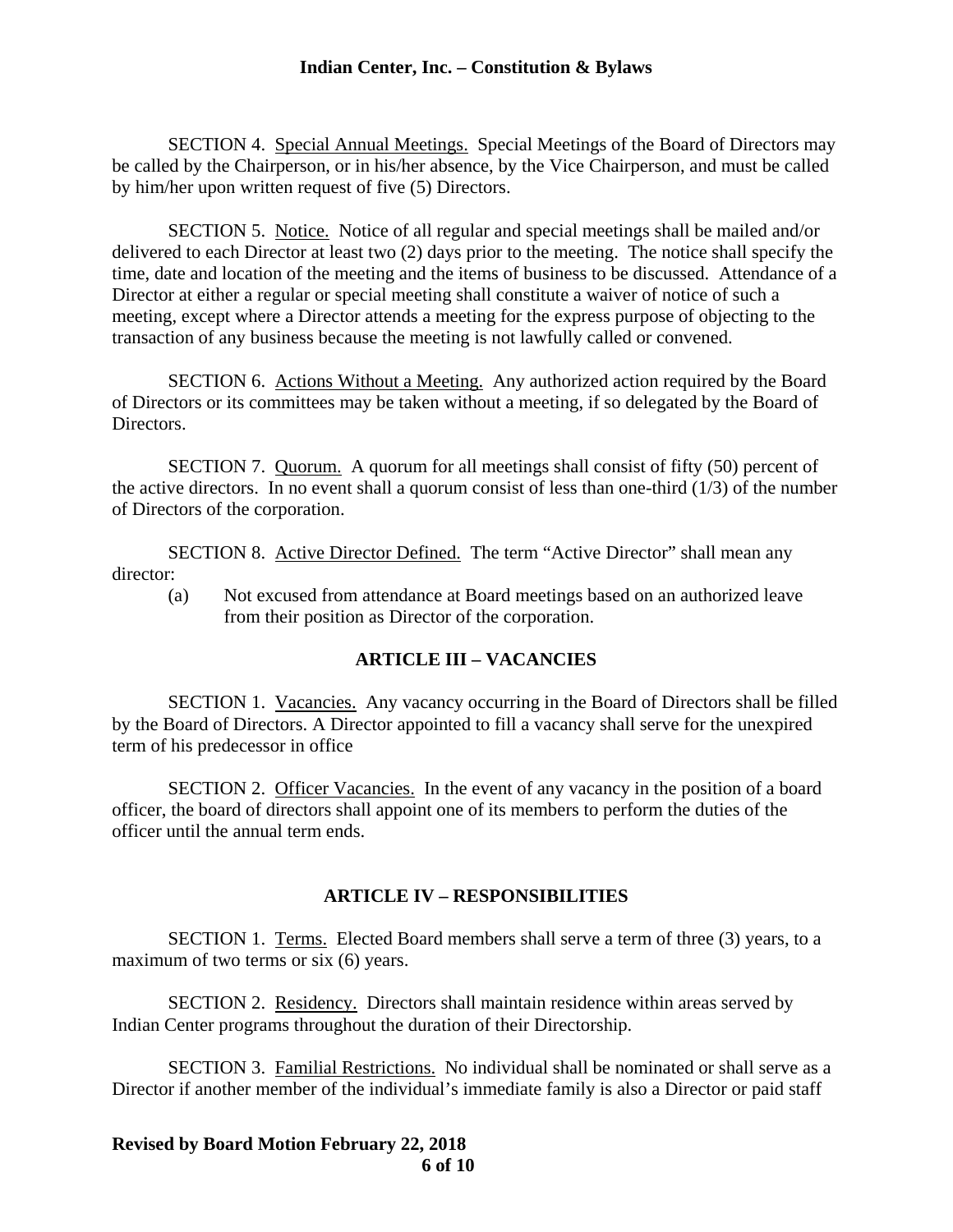member of the Indian Center, Inc. or its subsidiaries. Members of immediate family include legal or common law spouse, parents, grandparents, siblings, children, or grandchildren including "half" or "step" relationships. Any Director who finds himself/herself in such a situation has the obligation to report the situation to the Chairperson and resign from the Board or Directors. If resignation is not tendered, the Board of Directors shall remove the board member who is not in compliance with this section.

SECTION 4. Employment Applications. Any Board member who applies for employment at the Indian Center, Inc. or its subsidiaries shall voluntarily excuse themselves from voting during the period of employment application.

SECTION 5. Prior Employees. Any individual nominated or considered for appointment to the Board, if prior to that time were an employee of the Indian Center, Inc. or its subsidiaries, must have terminated his/her employment with the corporation at least ninety (90) days prior to becoming a Director.

SECTION 6. Conflict of Interest. Board members will abstain from voting on issues relating to programs, services or monetary issues from which they are currently receiving services and will not serve on committees relating to programs from which they are currently receiving services. In addition Board members will abstain from voting on issues relating to community organizations of which they are current members.

# **ARTICLE V – COMMITTEES**

SECTION 1. Appointment. All committees and their chairperson (exclusive of the Executive Committee) shall be appointed by the Chairperson of the Board of Directors with the approval of the Board of Directors, and s/he shall specify duties, time of reporting and time of discharge.

SECTION 2. Executive Committee. The Executive Committee shall consist of the Chairperson, Vice Chairperson, Secretary and Treasurer of the Board of Directors.

SECTION 3. Executive Committee Responsibilities. The Executive Committee shall have and exercise the powers of the Board of Directors only to address emergencies that occur in the interim between Board meetings, or to act on issues specifically referred to it by the Board of Directors at a regular or special meeting of the Board of Directors. Actions by the Executive Committee shall be reported to the Board of Directors. The Executive Committee shall be responsible for preparing the Agenda for Board meetings.

SECTION 4. Standing Committees. There shall be four (4) standing committees of the Board, in addition to the Executive Committee, and they shall be:

- (a) Planning/Development Committee to oversee the comprehensive strategic plan and to oversee the development of the corporation.
- (b) Finance/Administration Committee to oversee the comprehensive financial strategic plan and to oversee the financial status of the corporation.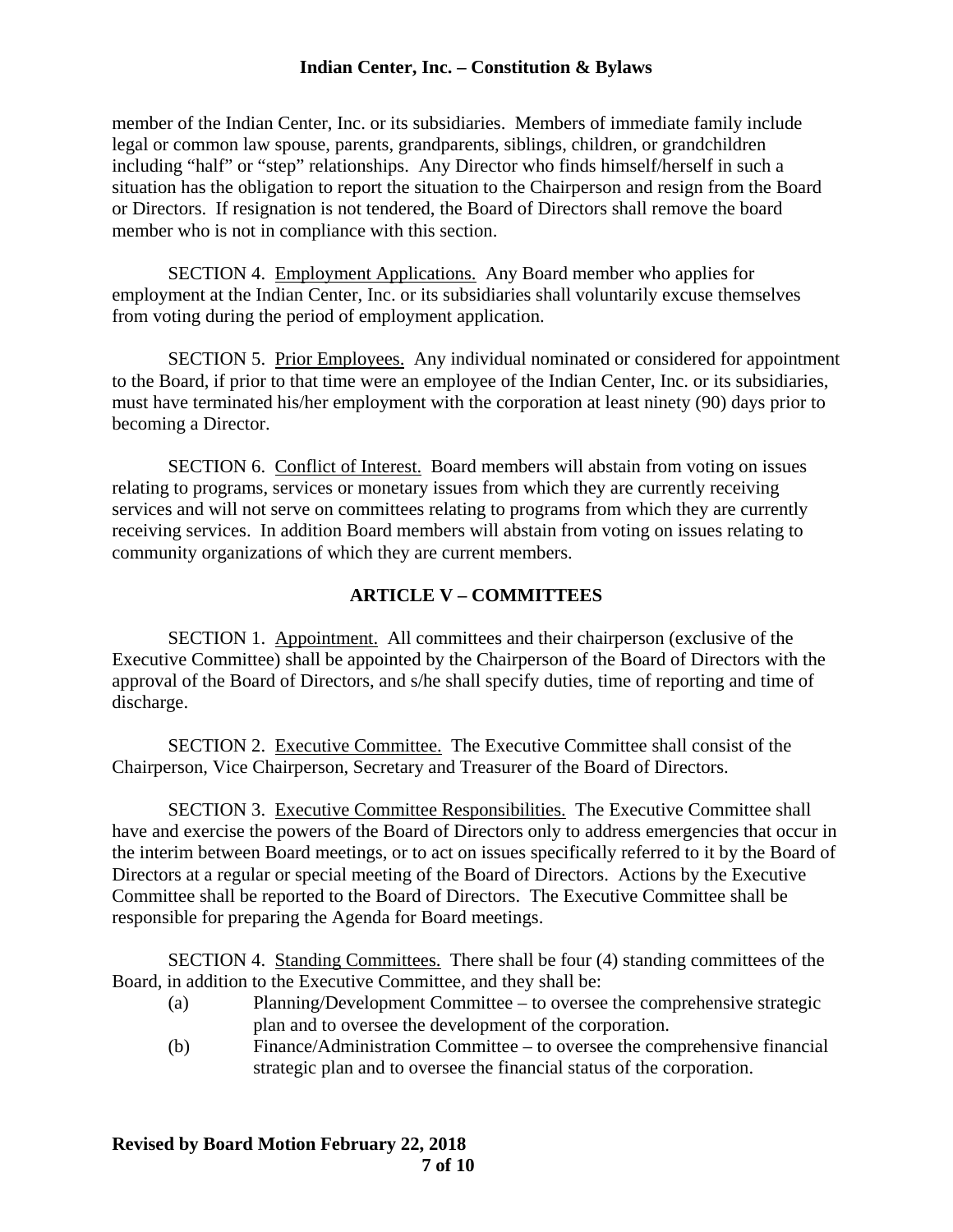- (c) Program/Policy Committee to oversee programs and policies of the corporation and to act as a forum for grievances pursuant to the corporation's personnel policies.
- (d) Buildings and Grounds Committee to oversee the protection of the Indian Center, Inc. building and grounds.

SECTION 5. Standing Committees Responsibilities. The Standing Committees shall have and exercise the powers of the Board of Directors only to address the stated duties of such committee as outline in Article VI, Section 4 or to act on issues specifically referred to it by the Board of Directors at a regular or special meeting of the Board of Directors. Standing Committees shall be comprised of only Board Members. Actions by the Standing Committees shall be reported to the Board of Directors at each monthly scheduled meeting. The Standing Committees shall be responsible for meeting at least once between Board meetings.

SECTION 6. Ad-Hoc Committees. In addition to Standing Committees Ad-Hoc committees may be formed and they shall:

- (a) Serve at the will of the Board of Directors;
- (b) Be chaired by a Board Member;
- (c) Perform such work of the board that could not otherwise be completed by a Standing Committee;
- (d) Be comprised of Board Members as well as community members;
- (e) Be disbanded once the needed duties have been performed to the satisfaction of the Board of Directors.

SECTION 7. Ad-Hoc Committees Responsibilities. The Ad-Hoc Committees shall act on issues specifically referred to it by the Board of Directors at a regular or special meeting of the Board of Directors. Actions by the Ad-Hoc Committees shall be reported to the Board of Directors at each monthly scheduled meeting. The Ad-Hoc Committees shall be responsible for meeting at least once between Board meetings until their duties have been performed to the satisfaction of the Board of Directors.

# **ARTICLE VI – CONTRACTS, CHECKS, DEPOSITS AND FUNDS**

SECTION 1. Corporate Authorization. The Board of Directors may authorize any officer or officers, agent or agents of the corporation, in addition to the officers so authorized by these Bylaws, to enter into any contract or execute and deliver any instrument in the name of and on behalf of the corporation, and such authority may be general or confined to specific instances.

SECTION 2. Checks, Drafts, Etc. All checks, drafts or orders for payment of money, notes or other evidences of indebtedness issued in the name of the corporation in excess of an amount determined or to be determined by the board shall be signed by any two Board Officers or a Board Officer and the Executive Director.

SECTION 3. Deposits. All funds of the corporation shall be deposited from time to time to the credit of the corporation is such banks, trust companies or other depositories as the Board of Directors may select.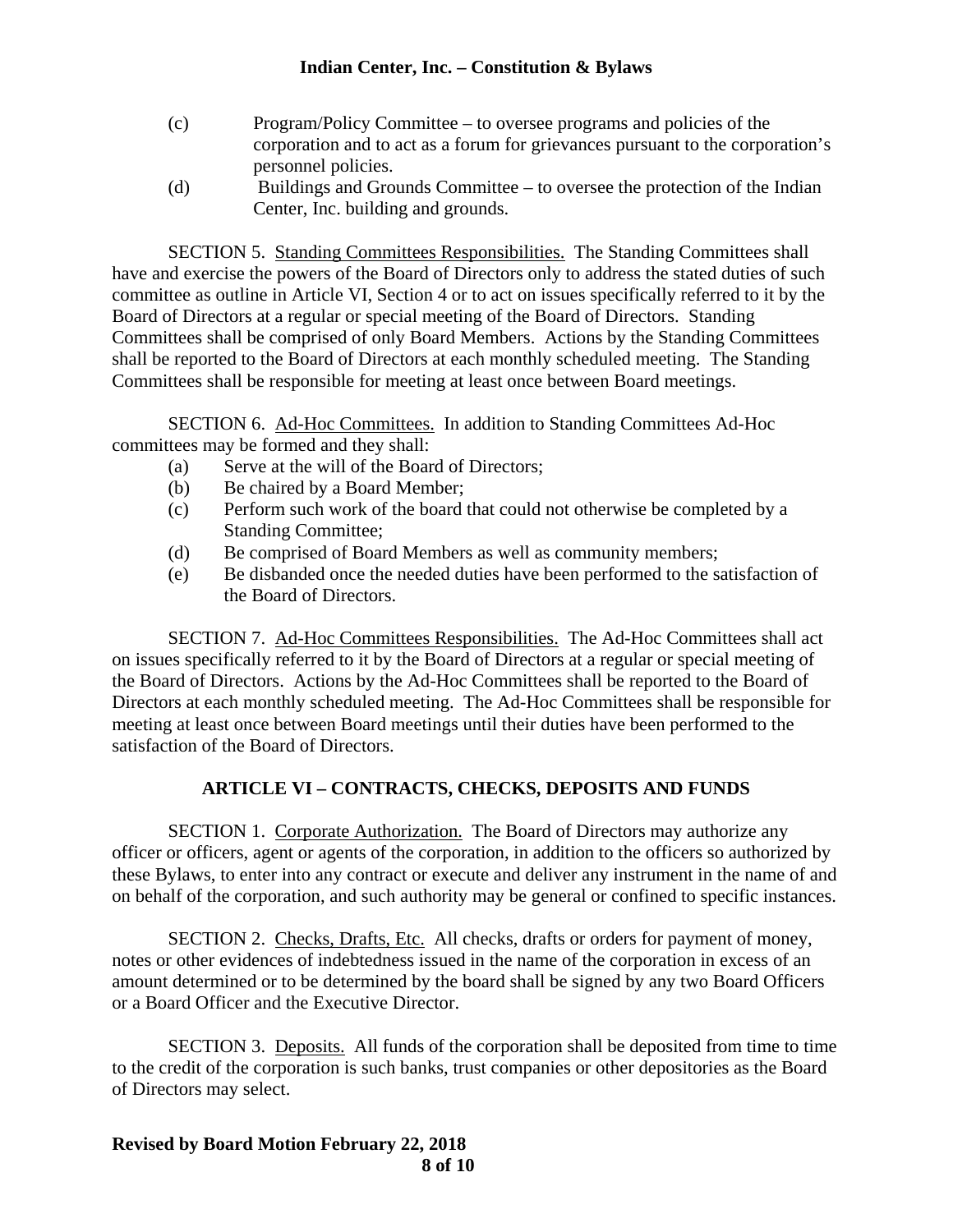SECTION 4. Contributions. The Board of Directors may accept on behalf of the corporation any contributions, gifts, bequest or devise for the general purpose or for any special purpose of the corporation.

#### **ARTICLE VII – SALARIES AND EXPENDITURES OF INDIAN CENTER, INC. FUNDS**

SECTION 1. Approval of Expenditures. The expenditures of funds belonging to the Indian Center, Inc. must first be approved by a majority vote of the Board of Directors at a regular state meeting.

SECTION 2. Compensation for Services Rendered. The members of the Board of Directors, officers and committees shall not be paid for services rendered.

### **ARTICLE VIII – BOOKS AND RECORDS**

SECTION 1. Records. The corporation shall keep correct and complete books and records of accounts.

SECTION 2. Minutes. The corporation shall keep minutes of the proceedings of the meetings of the Board of Directors and its committees.

## **ARTICLE IX – FISCAL YEAR**

SECTION 1. Fiscal Year. The fiscal year of the corporation shall begin on the first day of July and end on the last day of June of each year.

#### **ARTICLE X – OATH**

SECTION 1. All Board Members when elected or appointed shall be duly installed and subscribe to an oath of office to support the Bylaws. The oath of office shall be:

*I do hereby affirm that I will uphold and support the Constitution and Bylaws of the Indian Center, Inc of Lincoln Nebraska, that I will subscribe to and will carry out the directives and guidelines as established by the Indian Center, Inc. Board of Directors, and that I will always faithfully discharge my duties as a director to the best of my ability.* 

Such officers may be sworn in by any officer qualified to administer an oath. Officers qualified to administer the oath are as follows:

- (a) The Chairperson;
- (b) The Vice Chairperson;
- (c) Treasurer; and
- (d) Secretary.

#### **ARTICLE XI – AMENDMENTS**

**Revised by Board Motion February 22, 2018 9 of 10**